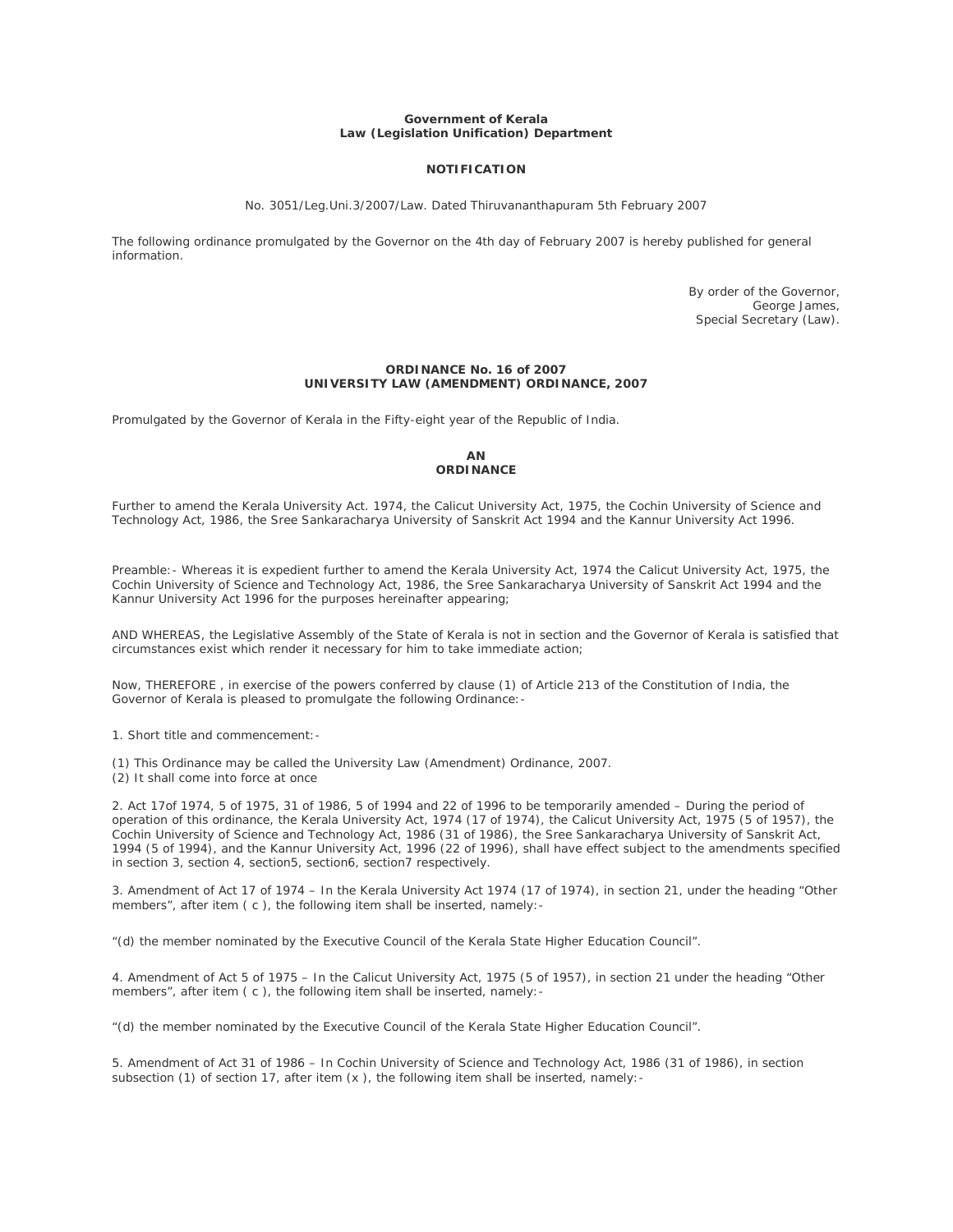"(xi) the member nominated by the Executive Council of the Kerala State Higher Education Council".

6. Amendment of Act 5 of 1994 – In the Sree Sankaracharya University of Sanskrit Act 1994 (5 of 1994), in section 12, under the heading "Nominated Members" after item (iv), the following item shall be inserted, namely:-

"(v) the member nominated by the Executive Council of the Kerala State Higher Education Council".

7. Amendment of Act 22 of 1996 – In the Kannur University Act 1996 (22 of 1996), in section 23, under the heading "Other members", after item ( e ), the following item shall be inserted, namely:-

"(f) the member nominated by the Executive Council of the Kerala State Higher Education Council".

**R.L. BHATIA GOVERNOR**

## **Government of Kerala Law (Legislation Unification) Department**

### **NOTIFICATION**

No. 3052/Leg.Uni.3/2007/Law. Dated Thiruvananthapuram 5th February 2007

The following ordinance promulgated by the Governor on the 4th day of February 2007 is hereby published for general information.

> **By order of the Governor, George James, Special Secretary (Law).**

# **ORDINANCE No. 17 of 2007 THE MAHATMA GANDHI UNIVERSITY (AMENDMENT) ORDINANCE 2007**

Promulgated by the Governor of Kerala in the Fifty-eight year of the Republic of India.

# **AN ORDINANCE**

Further to amend the Mahatma Gandhi University Act. 1985.

Preamble:- Whereas it is expedient further to amend the mahatma Gandhi University Act, 1985 for the purposes here in after appearing;

AND WHEREAS, the Legislative Assembly of the State of Kerala is not in section and the Governor of Kerala is satisfied that circumstances exist which render it necessary for him to take immediate action;

Now, THEREFORE , in exercise of the powers conferred by clause (1) of Article 213 of the Constitution of India, the Governor of Kerala is pleased to promulgate the following Ordinance:-

1. Short title and commencement:-

(1) This Ordinance may be called the Mahatma Gandhi University (Amendment) Ordinance, 2007.

(2) It shall come into force at once

2. Act of 1985 to be temporarily amended:- During the period of operation of this ordinance, the Mahatma Gandhi University Act 1985 12 of 1985) (hereinafter referred to as the principal Act) shall have effect subject to the amendments specified in section3.